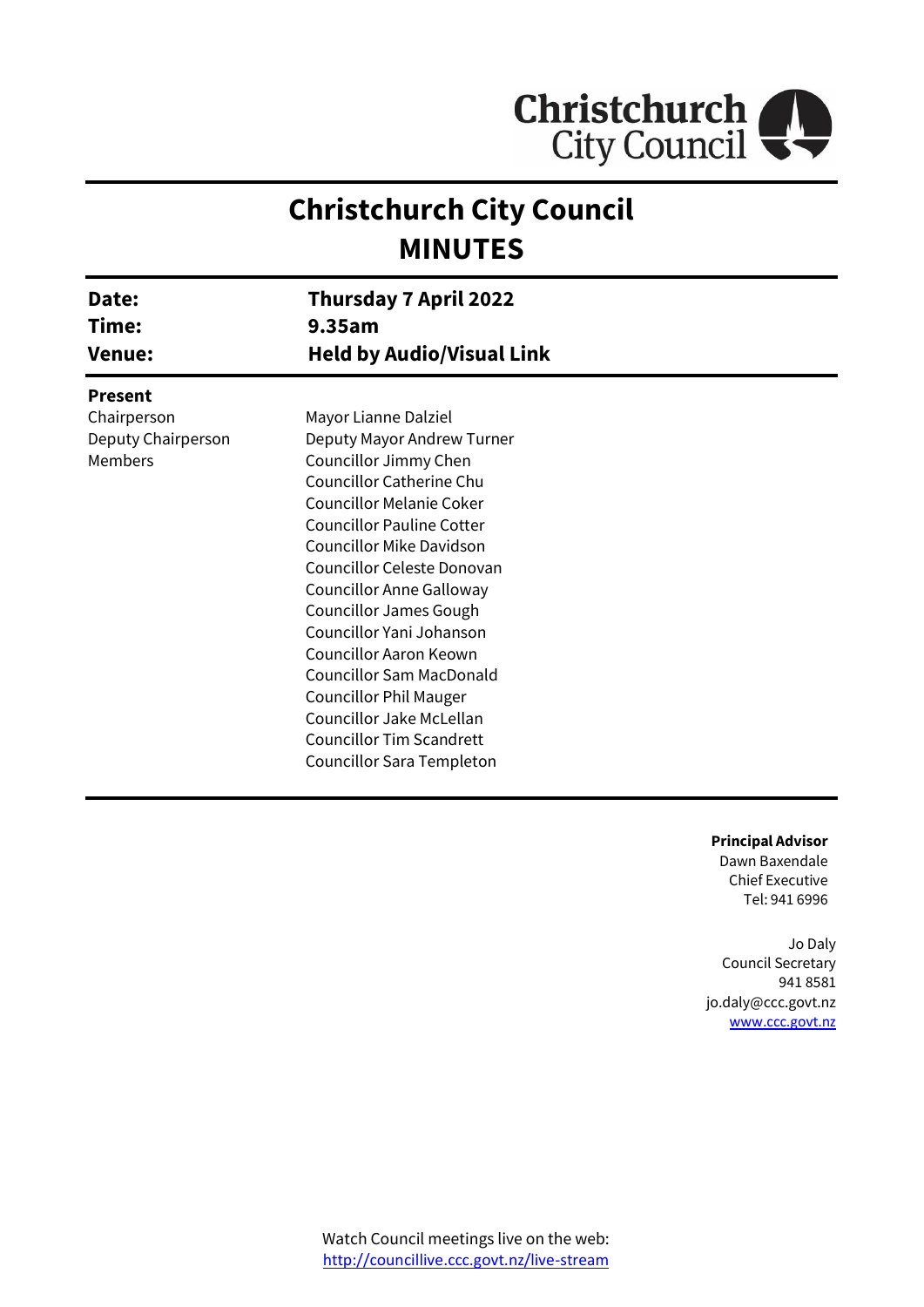

#### **Karakia Tīmatanga**: Given by the Mayor.

The agenda was dealt with in the following order.

**1. Apologies Ngā Whakapāha Council Decision**

No apologies were received.

## **2. Declarations of Interest Ngā Whakapuaki Aronga**

There were no declarations of interest recorded.

## **23. Resolution to Include Supplementary Reports Council Resolved CNCL/2022/00023**

That the reports be received and considered at the Council meeting on Thursday, 7 April 2022.

Open Items

- 24. Mayor's Monthly Report March 2022
- 25. Covid Business Recovery Update
- 26. OARC Co-governance Establishment Committee

Mayor/Councillor Davidson **Carried**

## **3. Public Participation Te Huinga Tūmatanui**

#### **3.2 Deputations by Appointment Ngā Huinga Whakaritenga**

#### **3.2.1 Next Generation - Youth Submission**

Caitlin Rees, Keegan Verster and Hazel Bourne presented a deputation to the Council on the Next Generation - Youth Submission on item 17. Coastal Hazards Adaption Framework.

#### **3.1 Public Forum Te Huinga Whānui**

#### **3.1.1 Christchurch Civic Trust**

Ross Gray, Chair of the Christchurch Civic Trust gave a public forum presentation and provided a supporting document to the Council with the Trust's comments on the NG building at 212 Madras Street and Englefield Lodge at 230 Fitzgerald Avenue.

#### **Attachments**

A Council 7 April 2022 - Public Forum Item 3.1.1 Christchurch Civic Trust - Supporting Document Englefield and NG building Ross Gray  $\Rightarrow$ 

#### **3.1.2 Satali Auvae**

Satali Auvae, Hornby Community Activator gave a public forum presentation to the Council regarding the disposal of the building at 151 Gilberthorpes Road, Hornby.

#### **Attachments**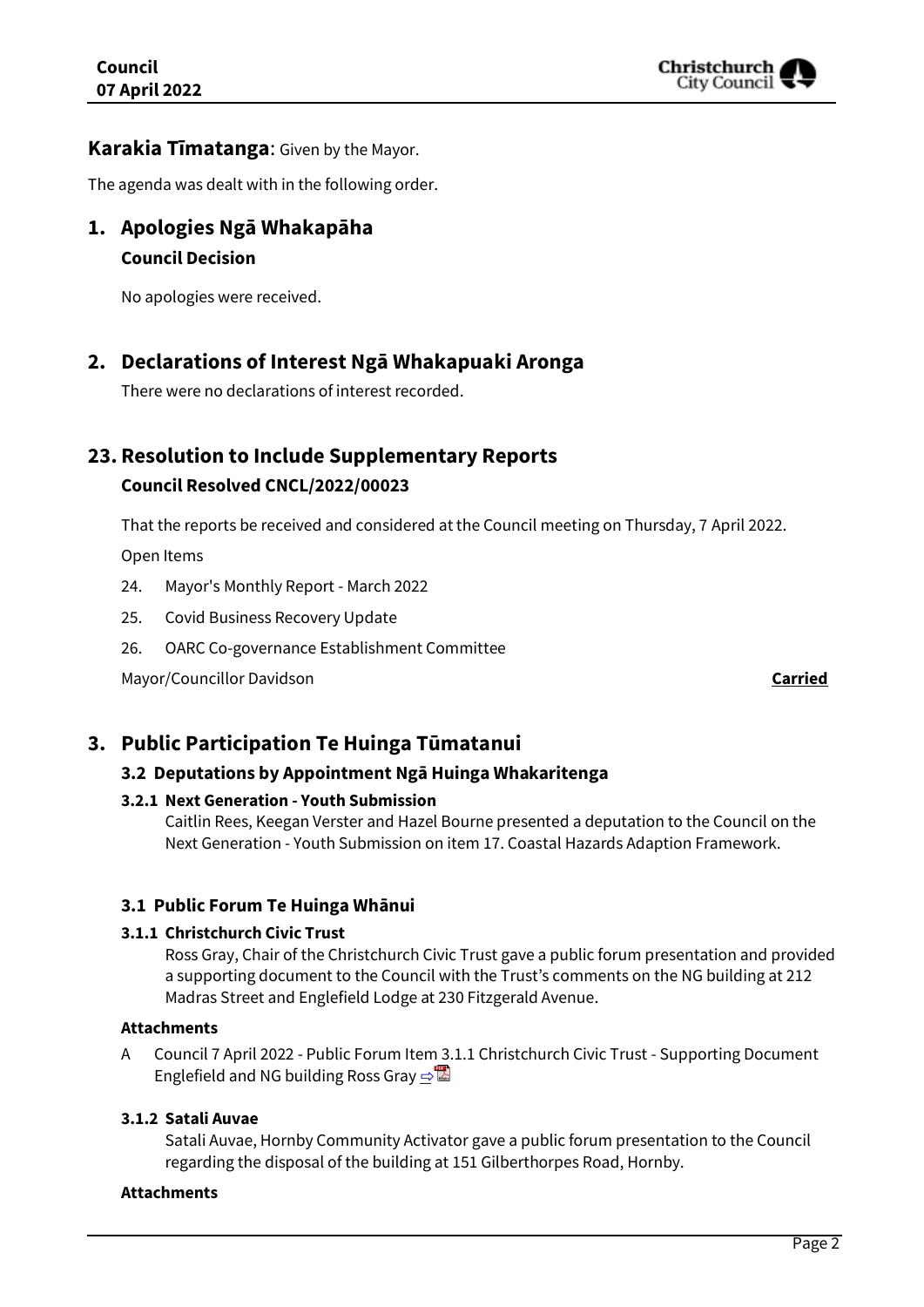

A Council 7 April 2022 - Public Forum Item 3.1.2 - Satali Auvae - Hornby Community Activator 151 Gilberthorpes Road - Presentation to Council ⇒

#### **3.2 Deputations by Appointment Ngā Huinga Whakaritenga CONTINUED**

#### **3.2.2 Chlöe Swarbrick MP**

Chlöe Swarbrick, Member of Parliament for Auckland Central presented a deputation and provided background information on item 24. Mayor's report - Proposed Sale and Supply of Alcohol (Harm Minimisation) Amendment Bill.

#### **3.2.3 Dr Nicki Jackson**

Dr Nicki Jackson, Executive Director Alcohol Healthwatch presented a deputation and gave a presentation to the Council on item 24. Mayor's report - Proposed Sale and Supply of Alcohol (Harm Minimisation) Amendment Bill.

#### **Attachments**

A Council 7 April 2022 - Deputation Item 3.2.3 Nicki Jackson Sale and Supply of Alcohol (Harm Minimisation) Bill Presentation to Council [⇨](../../../RedirectToInvalidFileName.aspx?FileName=CNCL_20220407_MAT_7422.PDF#PAGE=9)

## **4. Presentation of Petitions Ngā Pākikitanga**

There was no presentation of petitions.

## **5. Council Minutes - 10 March 2022 Council Resolved CNCL/2022/00024**

That the Council Confirm the Minutes from the Council meeting held 10 March 2022.

AND

That the Council Confirm the Public Excluded Minutes from the Council meeting held on 10 March 2022.

Mayor/Councillor Scandrett **Carried**

The meeting adjourned at 10.37am and resumed at 10.42am during consideration of item 6. Councillor Mauger was not present at that time and returned to the meeting at 10.48am.

## **6. Monthly Report from the Community Boards - March 2022**

Karolin Potter, Chairperson and Lee Sampson, Deputy Chairperson joined the meeting for presentation of the **Waihoro Spreydon-Cashmere Community Board Report**

Tori Peden, Chairperson joined the meeting for presentation of the **Te Pātaka o Rākaihautū Banks Peninsula Community Board Report**

Kelly Barber, Chairperson joined the meeting for presentation of the **Waitai Coastal-Burwood Community Board Report**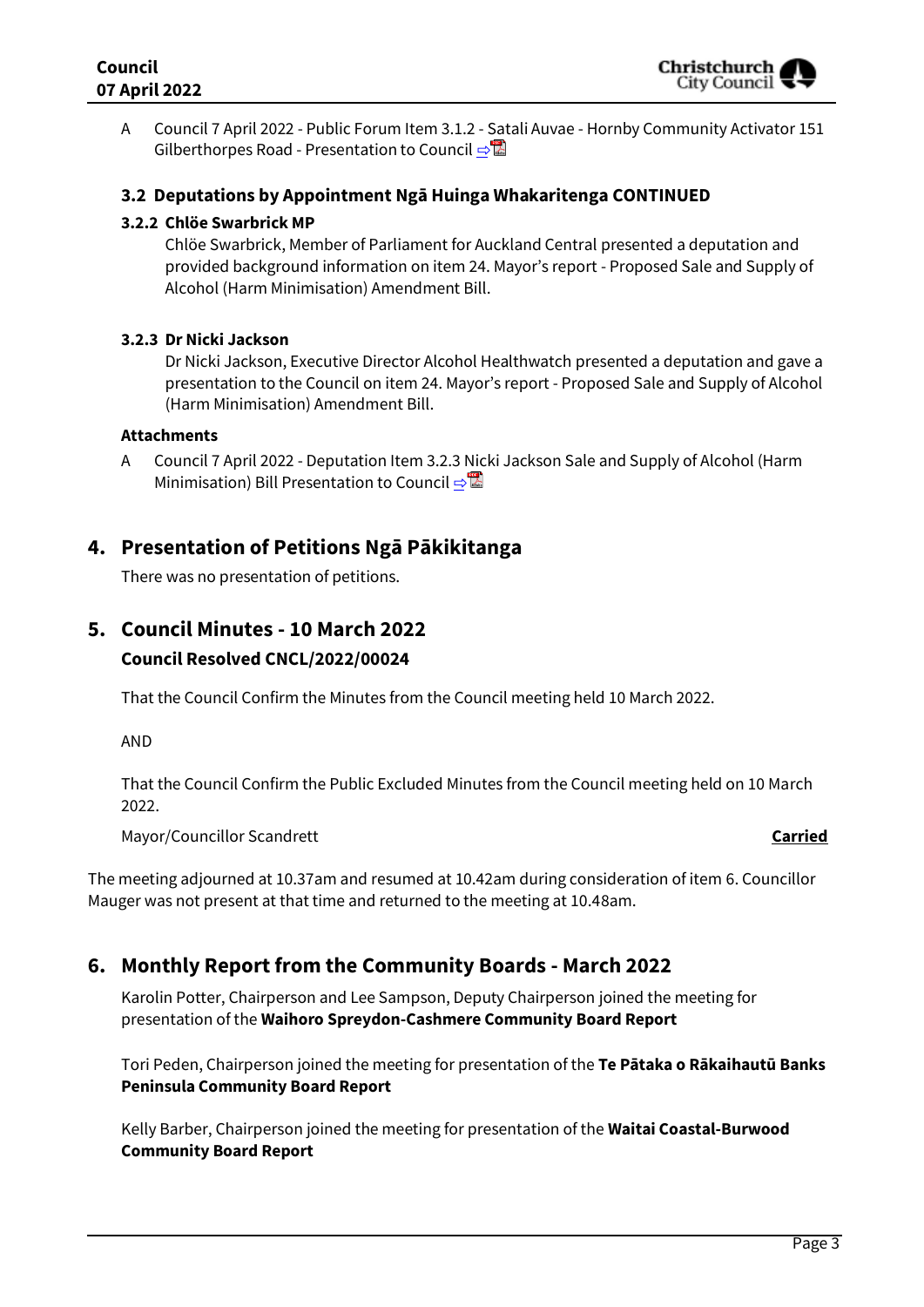Bridget Williams, Chairperson joined the meeting for presentation of the **Waimāero Fendalton-Waimairi-Harewood Community Board Report**

Mike Mora, Chairperson joined the meeting for presentation of the **Waipuna Halswell-Hornby-Riccarton Community Board Report**

Alexandra Davids, Chairperson joined the meeting for presentation of the **Waikura Linwood-Central-Heathcote Community Board Area Report February 2022**

Simon Britten, Deputy Chairperson joined the meeting for presentation of the **Waipapa Papanui-Innes Community Board Report**

#### **Council Resolved CNCL/2022/00025**

That the Council receive the Monthly Report from the Community Boards March 2022.

Mayor/Councillor Cotter **Carried**

#### **Attachments**

- A Council 7 April 2022 Spreydon-Cashmere Community Board Presentation to Council. [⇨](../../../RedirectToInvalidFileName.aspx?FileName=CNCL_20220407_MAT_7422.PDF#PAGE=25)
- B Council 7 April 2022 Banks Peninsula Community Board Presentation to Council ⇒
- C Council 7 April 2022 Coastal-Burwood Community Board Presentation to Council ⇒
- D Council 7 April 2022 Fendalton-Waimairi-Harewood Community Board Presentation to Council ⇔ a
- E Council 7 April 2022 Halswell-Hornby Riccarton Community Board Presentation to Council ⇔ 头
- F Council 7 April 2022 Papanui Innes Community Board Presentation to Council [⇨](../../../RedirectToInvalidFileName.aspx?FileName=CNCL_20220407_MAT_7422.PDF#PAGE=59)
- G Council 7 April 2022 Linwood-Central-Heathcote Community Board Presentation to Council **[⇨](../../../RedirectToInvalidFileName.aspx?FileName=CNCL_20220407_MAT_7422.PDF#PAGE=68)** 202

## **Report from Halswell-Hornby-Riccarton Community Board - 15 February 2022**

**7. Dedication of Local Purpose (Road) Reserve as Road Depot 55R Depot Street**

**Council Resolved CNCL/2022/00026**

#### **Community Board recommendations adopted without change**

That the Council:

- 1. Resolves to dedicate the Local Purpose (Road) Reserve described as Lot 46 DP 538147 as road pursuant to Section 111 of the Reserves Act 1977.
- 2. Authorises the Manager Property Consultancy to take all steps necessary to conclude the dedication of the land as road.

Councillor Chen/Councillor Templeton **Carried**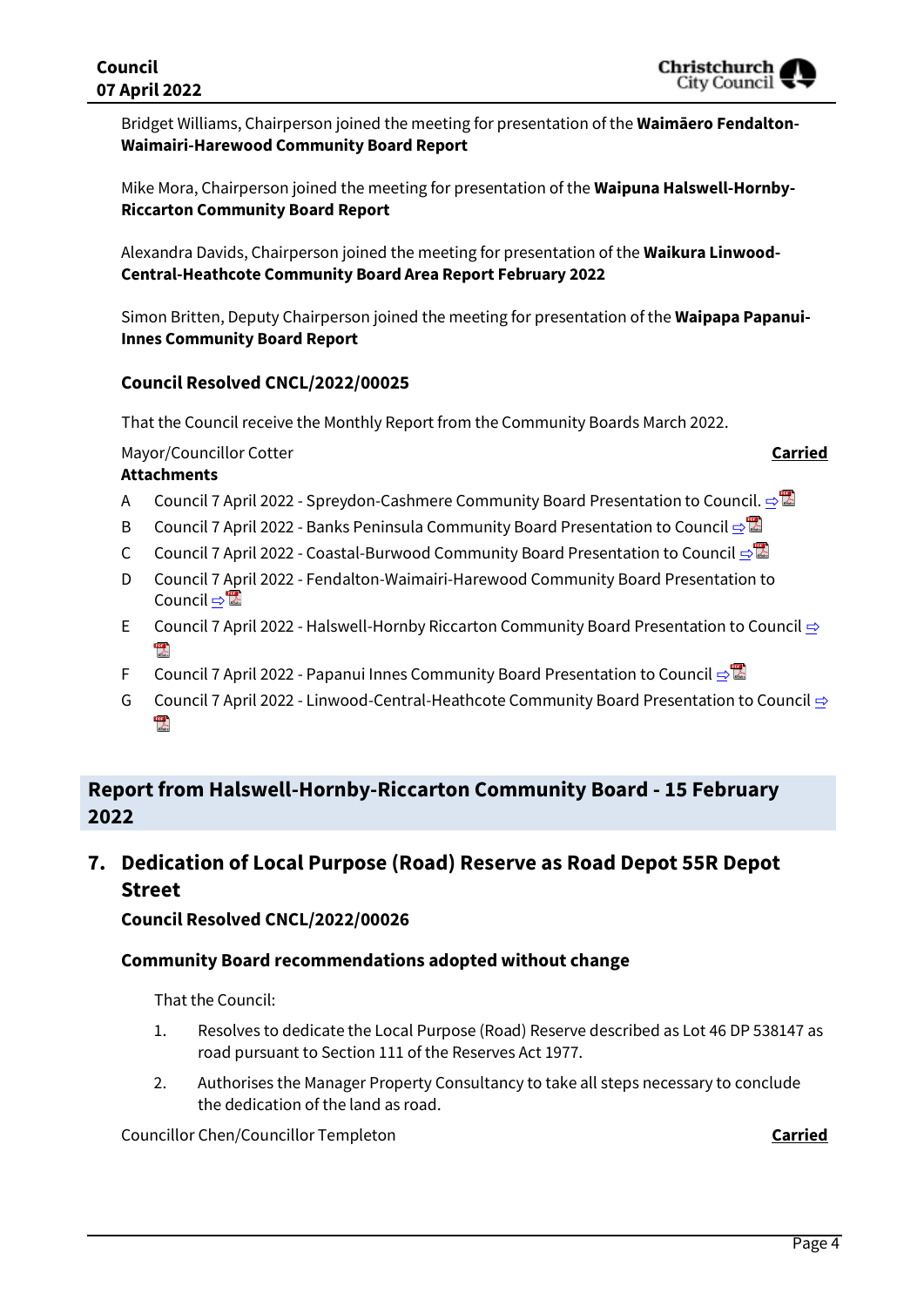

## **Report from Halswell-Hornby-Riccarton Community Board - 1 March 2022**

## **8. Troup Drive/Whiteleigh Avenue - Safety Improvements Council Resolved CNCL/2022/00027**

#### **Community Board recommendations adopted without change**

That the Council:

- 1. Approves the installation of a 75 millimetre raised platform on the exit lane (slip lane) of Whiteleigh Avenue into Troup Drive in accordance with Attachment A to the Officer's report on the meeting agenda.
- 2. Approves the installation of a 75 millimetre raised platform on the exit lane (slip lane) of Troup Drive into Whiteleigh Avenue in accordance with Attachment A to the Officer's report on the meeting agenda.
- 3. Revokes any previous resolutions pertaining to traffic controls made pursuant to any bylaw to the extent that they are in conflict with the traffic controls described in 1. and 2.

Councillor Chen/Councillor Galloway **Carried**

## **Report from Linwood-Central-Heathcote Community Board - 16 February 2022**

## **9. Part Jecks Place - Dedication of Road Reserve as Legal Road Council Resolved CNCL/2022/00028**

#### **Community Board Recommendation adopted without change**

That the Council:

1. Approve to dedicate the Local Purpose (Road) Reserve legally described as Lot 54 DP 15124 as road, pursuant to Section 111 of the Reserves Act 1977.

Councillor Johanson/Councillor Cotter **Carried**

### **Report from Banks Peninsula Community Board - 28 February 2022**

## **11. 164 Pawsons Valley Road, Duvauchelle - Licence to occupy legal road Council Resolved CNCL/2022/00029**

#### **Community Board recommendations adopted without change**

- 1. Approve the application to encroach on the legal road at 164 Pawsons Valley Road, Duvauchelle as shown in Attachment A, which consists of the front portion of this existing house.
- 2. Grant delegated authority to the Property Consultancy Manager to negotiate and enter into the Deed of Licence in accordance with the Council's standard terms and conditions including, but not limited to: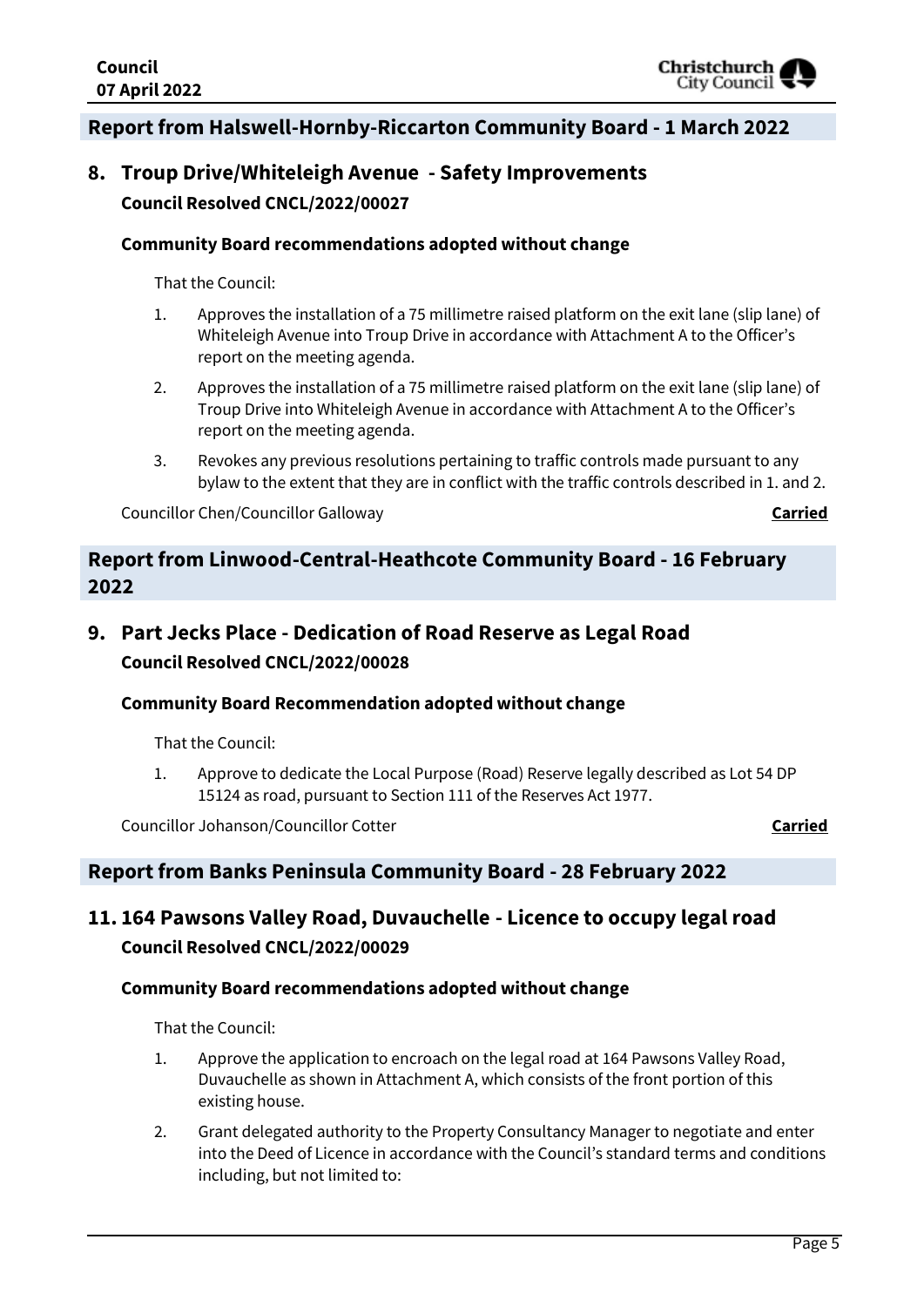- a. A term of 35 years less one day;
- b. A rental of \$169 p.a. plus GST;
- c. The licensee must hold public indemnity insurance of at least \$2m;
- d. The public's right of access is not obstructed;
- e. Reassessment of the licence if the structure is reconstructed; and,
- f. Council will not be responsible for the repair and/or replacement of the structure in the event of a seismic event or other loss.
- 3. Request staff to carry out the necessary steps to formalise as legal road reserve, the section of Pawsons Valley Road where the carriageway is currently formed over private land at 169 Pawsons Valley Road, and also to carry out the road stopping of the unformed legal road that currently crosses 164 Pawsons Valley Road.

Deputy Mayor/Councillor Mauger **Carried**

### **Report from Coastal-Burwood Community Board - 14 March 2022**

## **12. Dedication of Road Reserve as Legal Road - Cameo Grove and Burwood Road**

#### **Council Resolved CNCL/2022/00030**

#### **Community Board recommendations adopted without change**

That the Council:

1. Resolves to dedicate the Local Purpose (Road) Reserve more particularly described as Lot 42 DP 431366 and Lot 1 DP 420075 as road, pursuant to Section 111 of the Reserves Act 1977

Councillor Mauger/Councillor Chu **Carried**

#### **Report from Coastal-Burwood Community Board - 14 March 2022**

## **13. Slow Speed Neighbourhoods Avondale Council Resolved CNCL/2022/00031**

#### **Community Board recommendations adopted without change**

- 1. Approves, pursuant to Part 4 Clause 27 of the Christchurch City Council Traffic and Parking Bylaw 2017 and Land Transport Rule: Setting of Speed Limits 2017, that the speed limits on the following roads be revoked and set generally as identified in Attachment A to the staff report and listed below in clauses 1a-1nn (including resultant changes made to the Christchurch City Council Register of Speed Limits and associated Speed Limit Maps).
	- a. Revoke the existing permanent speed limit of 50 kilometres per hour on Baladin Street (entire length).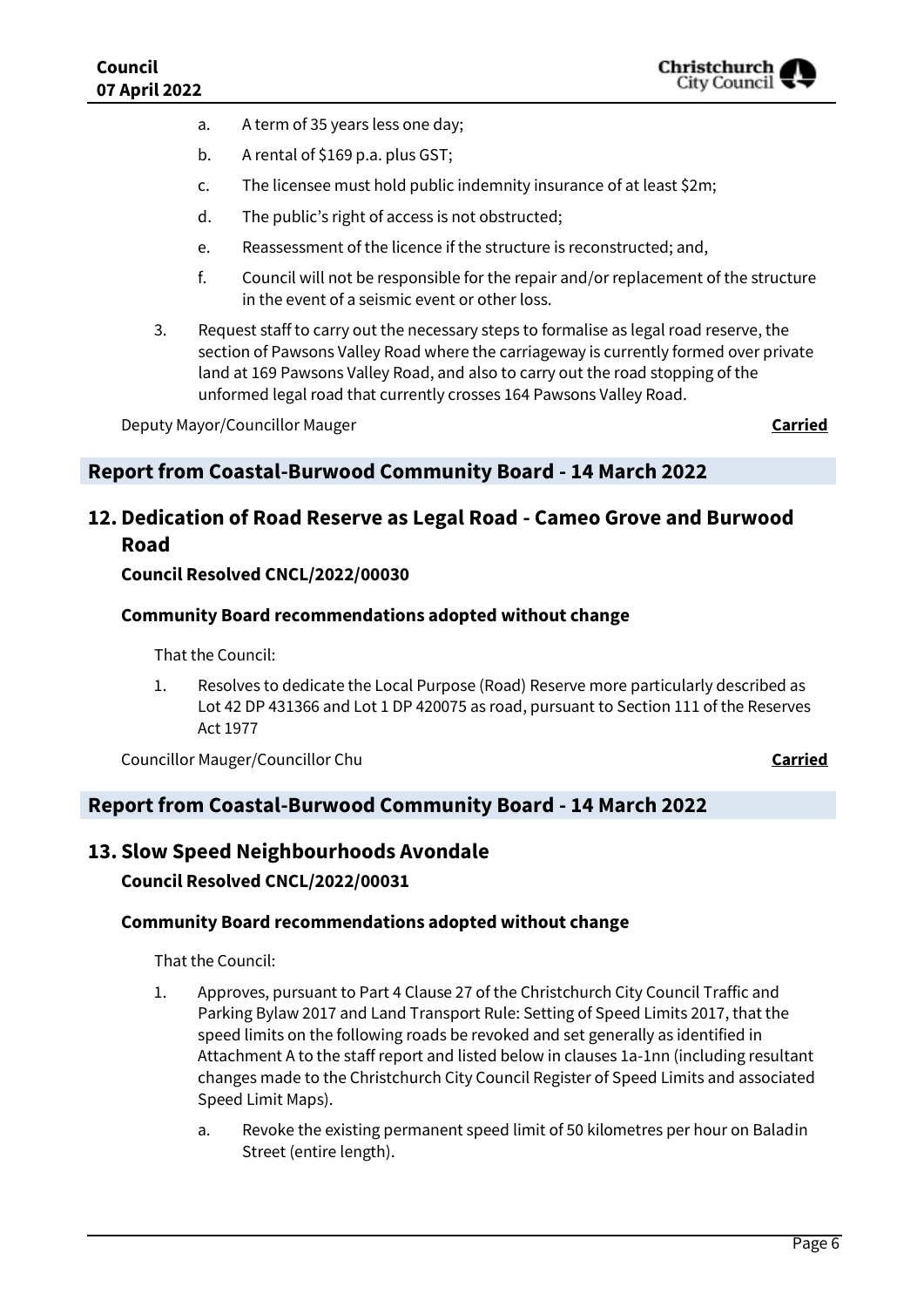| Council<br>07 April 2022 | <b>Christchurch</b><br>City Council                                                                             |
|--------------------------|-----------------------------------------------------------------------------------------------------------------|
| b.                       | Approve that the permanent speed limit on Baladin Street (entire length) be set at<br>40 kilometres per hour.   |
| c.                       | Revoke the existing permanent speed limit of 50 kilometres per hour on Belmont<br>Street (entire length).       |
| d.                       | Approve that the permanent speed limit on Belmont Street (entire length) be set<br>at 40 kilometres per hour.   |
| e.                       | Revoke the existing permanent speed limit of 50 kilometres per hour on Besant<br>Place (entire length).         |
| f.                       | Approve that the permanent speed limit on Besant Place (entire length) be set at<br>40 kilometres per hour.     |
| g.                       | Revoke the existing permanent speed limit of 50 kilometres per hour on Binstead<br>Place (entire length).       |
| h.                       | Approve that the permanent speed limit on Binstead Place (entire length) be set at<br>40 kilometres per hour.   |
| i.                       | Revoke the existing permanent speed limit of 50 kilometres per hour on Briarmont<br>Street (entire length).     |
| j.                       | Approve that the permanent speed limit on Briarmont Street (entire length) be set<br>at 40 kilometres per hour. |
| k.                       | Revoke the existing permanent speed limit of 50 kilometres per hour on Chardale<br>Street (entire length).      |
| l.                       | Approve that the permanent speed limit on Chardale Street (entire length) be set<br>at 40 kilometres per hour.  |
| m.                       | Revoke the existing permanent speed limit of 50 kilometres per hour on Colac<br>Street (entire length).         |
| n.                       | Approve that the permanent speed limit on Colac Street (entire length) be set at<br>40 kilometres per hour.     |
| ο.                       | Revoke the existing permanent speed limit of 50 kilometres per hour on Cowes<br>Street (entire length).         |
| p.                       | Approve that the permanent speed limit on Cowes Street (entire length) be set at<br>40 kilometres per hour.     |
| q.                       | Revoke the existing permanent speed limit of 50 kilometres per hour on Cowper<br>Place (entire length).         |
| r.                       | Approve that the permanent speed limit on Cowper Place (entire length) be set at<br>40 kilometres per hour.     |
| S.                       | Revoke the existing permanent speed limit of 50 kilometres per hour on De Courcy<br>Place (entire length).      |
| t.                       | Approve that the permanent speed limit on De Courcy Place (entire length) be set<br>at 40 kilometres per hour.  |
| u.                       | Revoke the existing permanent speed limit of 50 kilometres per hour on Doyle<br>Place (entire length).          |
| v.                       | Approve that the permanent speed limit on Doyle Place (entire length) be set at 40<br>kilometres per hour.      |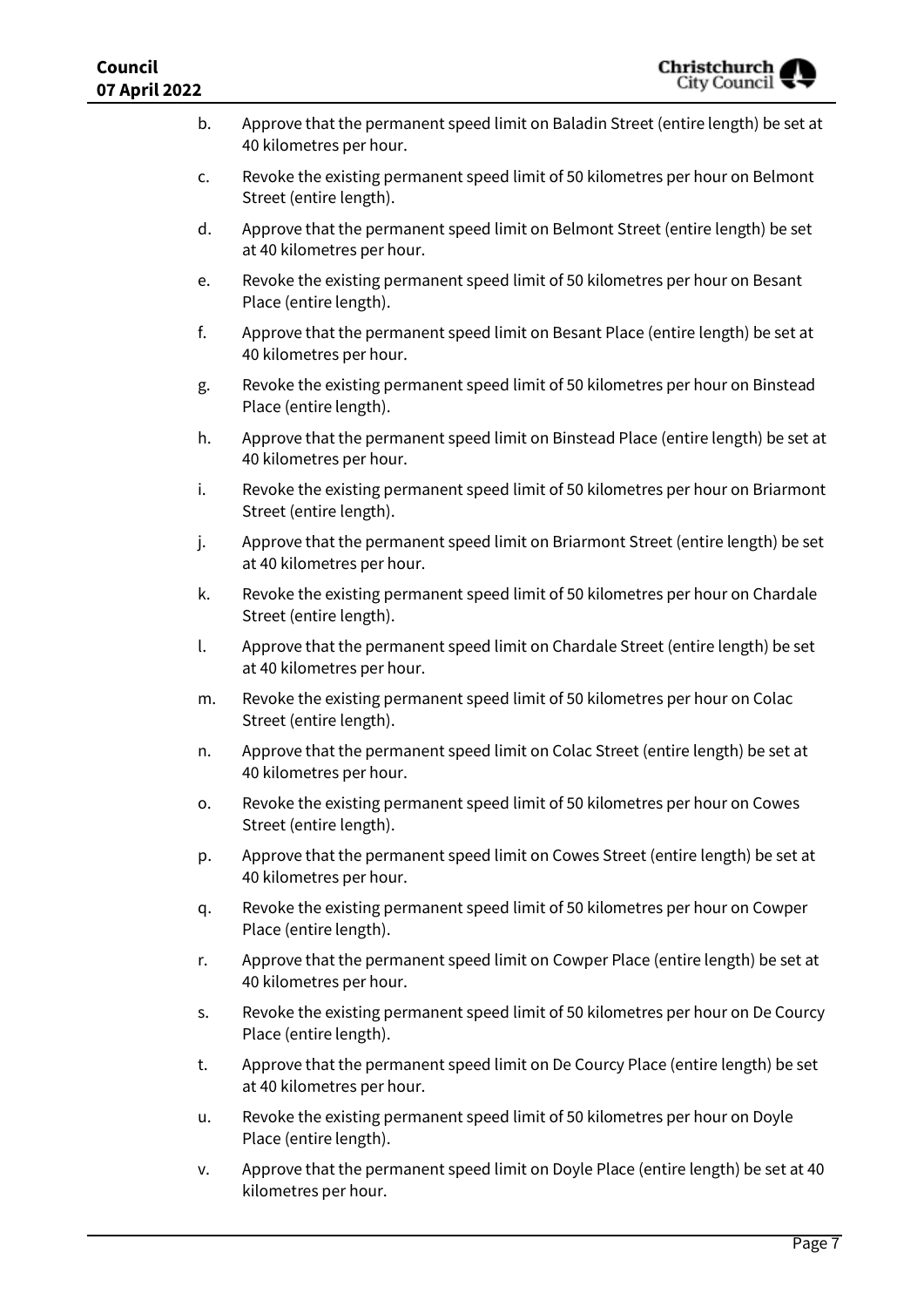| LL  |                                                                                                                                                                                                                                      |
|-----|--------------------------------------------------------------------------------------------------------------------------------------------------------------------------------------------------------------------------------------|
| w.  | Revoke the existing permanent speed limit of 50 kilometres per hour on Eglinton<br>Street (entire length).                                                                                                                           |
| x.  | Approve that the permanent speed limit on Eglinton Street (entire length) be set<br>at 40 kilometres per hour.                                                                                                                       |
| у.  | Revoke the existing permanent speed limit of 50 kilometres per hour on<br>Glenrowan Avenue (entire length).                                                                                                                          |
| z.  | Approve that the permanent speed limit on Glenrowan Avenue (entire length) be<br>set at 40 kilometres per hour.                                                                                                                      |
| aa. | Revoke the existing permanent speed limit of 50 kilometres per hour on<br>Hulverstone Drive commencing at its intersection with Chardale Street and<br>extending in an easterly direction to its intersection with Briarmont Street. |
| bb. | Approve that the permanent speed limit on Hulverstone commencing at its<br>intersection with Chardale Street and extending in an easterly direction to its<br>intersection with Briarmont Street.be set at 40 kilometres per hour.   |
| CC. | Revoke the existing permanent speed limit of 50 kilometres per hour on Mervyn<br>Drive commencing at its intersection with Avondale Road and extending in an<br>easterly direction, to its intersection with Baladin Street.         |
| dd. | Approve that the permanent speed limit on Mervyn Drive commencing at its<br>intersection with Avondale Road and extending in an easterly direction, to its<br>intersection with Baladin Street be set at 40 kilometres per hour.     |
| ee. | Revoke the existing permanent speed limit of 50 kilometres per hour on Niven<br>Street (entire length).                                                                                                                              |
| ff. | Approve that the permanent speed limit on Niven Street (entire length) be set at<br>40 kilometres per hour.                                                                                                                          |
| gg. | Revoke the existing permanent speed limit of 50 kilometres per hour on Orrick<br>Crescent (entire length).                                                                                                                           |
| hh. | Approve that the permanent speed limit on Orrick Crescent (entire length) be set<br>at 40 kilometres per hour.                                                                                                                       |
| ii. | Revoke the existing permanent speed limit of 50 kilometres per hour on Thorness<br>Street (entire length).                                                                                                                           |
| jj. | Approve that the permanent speed limit on Thorness Street (entire length) be set<br>at 40 kilometres per hour.                                                                                                                       |
| kk. | Revoke the existing permanent speed limit of 50 kilometres per hour on Waratah<br>Street (entire length).                                                                                                                            |
| ll. | Approve that the permanent speed limit on Waratah Street (entire length) be set<br>at 40 kilometres per hour.                                                                                                                        |
| mm. | Revoke the existing permanent speed limit of 50 kilometres per hour on Woolley<br>Street (entire length).                                                                                                                            |
| nn. | Approve that the permanent speed limit on Woolley Street (entire length) be set at<br>40 kilometres per hour.                                                                                                                        |
|     |                                                                                                                                                                                                                                      |

2. Approve that these resolutions take effect when the signage that evidence the restrictions described in the staff report are in place (or removed in the case of revocations).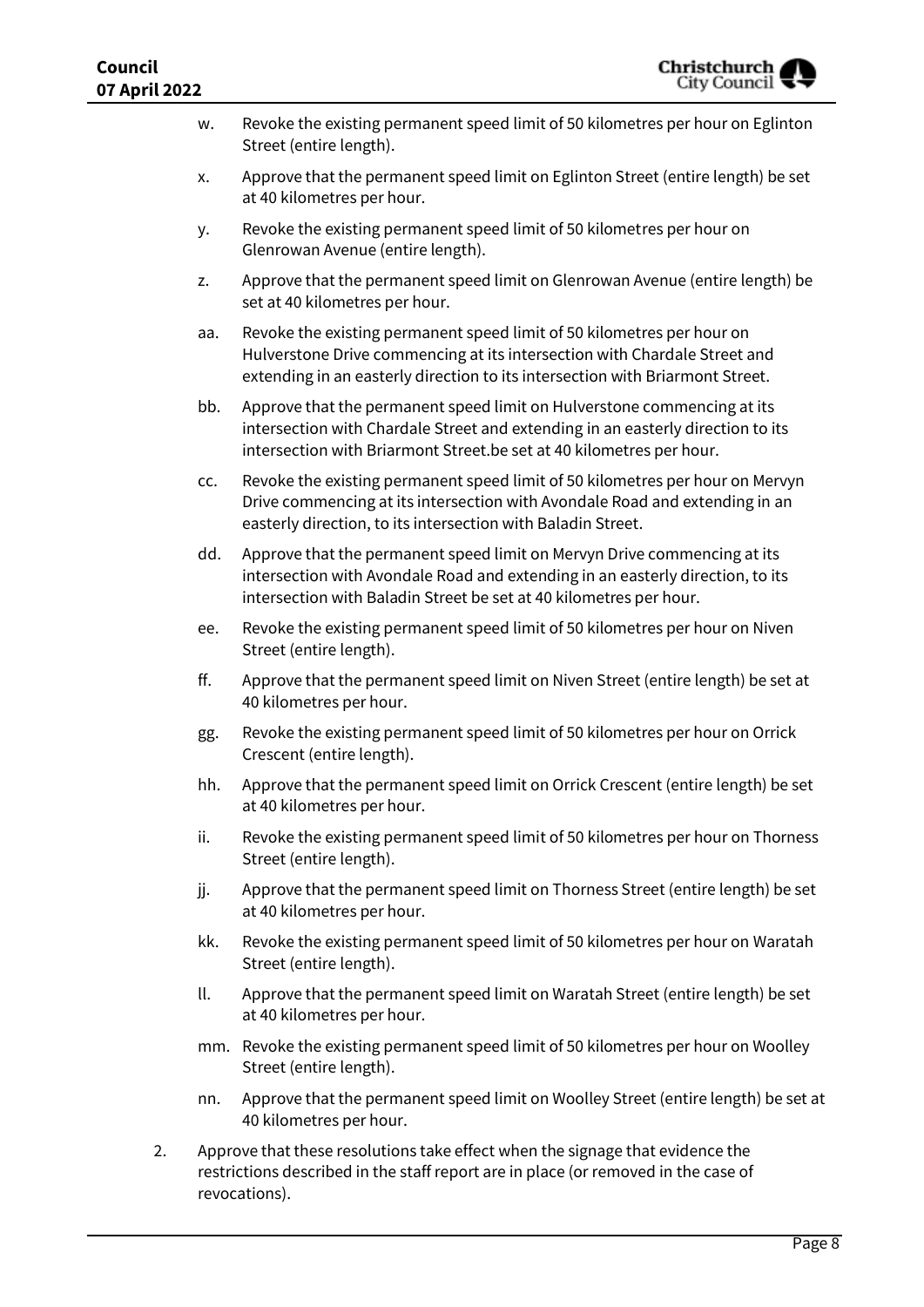### **Council 07 April 2022**

3. Authorise staff to make any typographical changes or to correct minor errors or omissions in the above descriptions of the roads to which the speed limits apply (being changes that do not affect the materiality of the resolutions).

Councillor Mauger/Councillor Templeton **Carried**

The meeting adjourned at 11.33am and resumed at 11.47am.

Councillor Mauger was not present at that time and returned to the meeting at 11.48am during consideration of item 10. Councillor Donovan was not present at that time and returned to the meeting at 11.51am during consideration of item 10.

## **Report from Linwood-Central-Heathcote Community Board - 30 March 2022**

### **10.Hagley Park North - Tennis Court New Floodlights**

#### **Council Resolved CNCL/2022/00032**

#### **Community Board recommendation adopted without change**

That the Council :

- 1. Resolves that the proposed installation of new floodlights in the tennis court area in Hagley Park North is a metropolitan matter for Council to consider and make a decision on.
- 2. Receives the views of the Waikura Linwood-Central-Heathcote Community Board on the proposed installation of new floodlights.
- 3. Approves the application by the Hagley Park Tennis Club to install six new 12.2m high floodlight towers in the club's tennis court area in Hagley Park North at sites indicated in paragraph 5.5 of the report and shown in Attachment A of this report. Subject to:
	- a. The applicant obtaining any necessary resource consents, and building consents, at its cost, before commencing installation of the new lighting system in the park.
	- b. The applicant being required to deposit scaled as-built plans, as per the Council's Infrastructure Design Standards, within two months of the work being completed.
	- c. The applicant being responsible for all costs associated with the installation, insurance, operation, maintenance, and any future removal, of the lighting system.
	- d. The applicant being responsible for ensuring that the lighting system is always maintained and operated in a safe condition.
- 4. Requires that the approval and use of the lighting is subject to the following conditions:
	- a. The tennis court floodlights are to be used on weekdays, Monday to Thursday only, between 5.30pm and 8.00pm. Usage to begin no more than one month prior to the date daylight saving finishes. Usage to end within one month after the date daylight saving begins.
	- b. If the tennis courts are not in use, the lights will be turned off.
	- c. An automatic timer to be added to the lighting system to ensure that the floodlights are turned off by 8pm each night.
- 5. Acknowledges that this approval will lapse if the development is not completed within two years of the approval date.

Councillor Keown/Councillor Scandrett **Carried**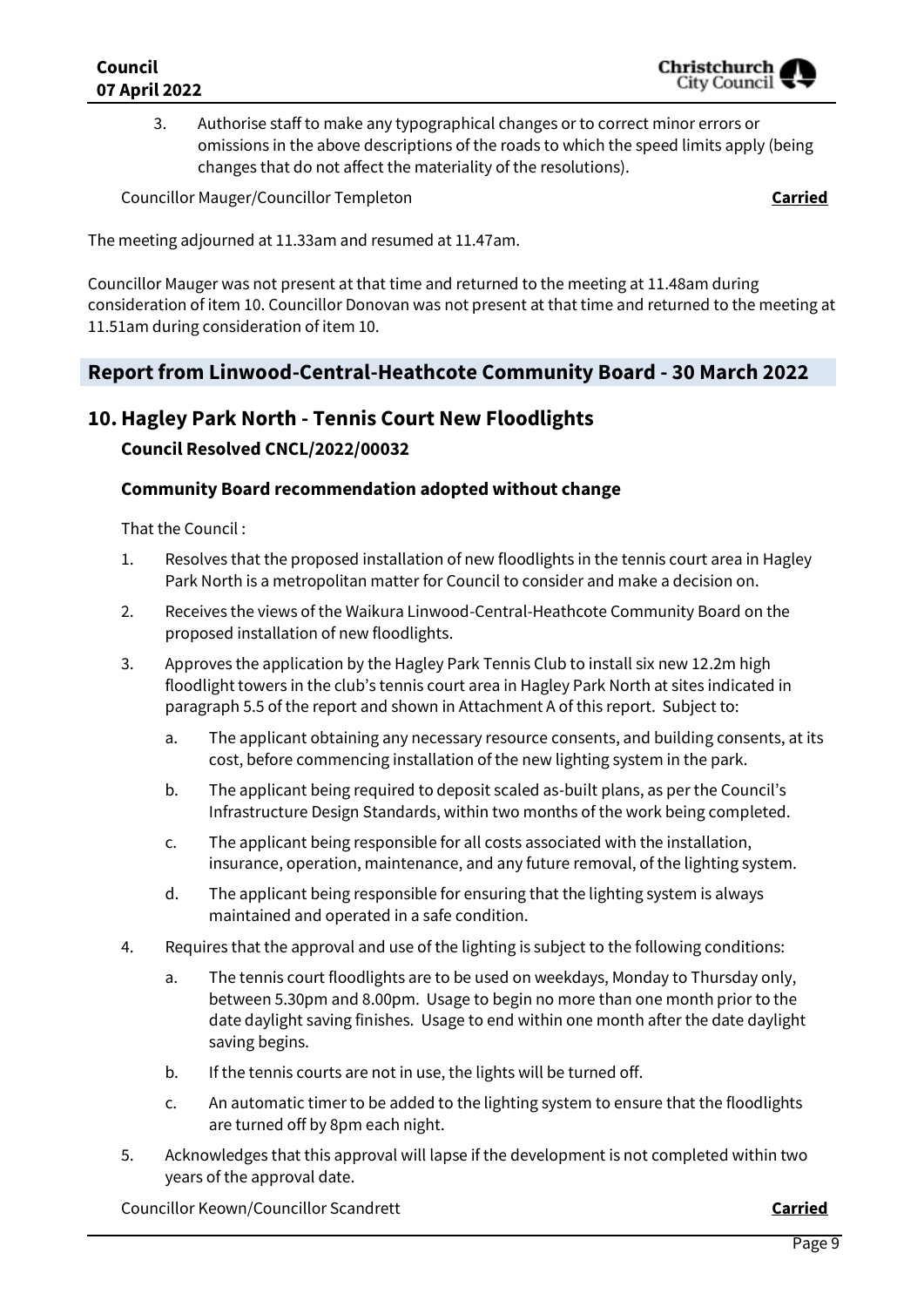## **14. Multicultural Committee Minutes - 4 March 2022**

### **Council Resolved CNCL/2022/00033**

That the Council receives the Minutes from the Multicultural Committee meeting held 4 March 2022.

Councillor Chen/Councillor MacDonald **Carried**

## **15.Hearings Panel report to the Council on the Draft Ōtautahi Christchurch Community Strategy**

#### **Council Resolved CNCL/2022/00034**

#### **Hearings Panel recommendations adopted without change**

- 1. Approves the revised *Te Haumako; Te Whitingia Strengthening Communities Together Strategy* as tabled at the Hearings Panel meeting on 31 January 2022, including the following amendments:
	- a. Amend objective 3.3 to include: *empower local communities to have greater input into the development and review of Community Board plans*;
	- b. Amend page 9 to include the words "*evidence-based"* under the *"Our Work Will Be"* heading;
	- c. Amend page 11 to include a reference to the Youth Action Plan and Memorandum of Understanding with the Christchurch Youth Council;
	- d. Amend the examples under Objective 3.1 to include:
		- i. Ensure local engagement processes are appropriate
			- 1. Utilise diverse media and ways of participation to provide equitable access
			- 2. Empower diverse communities to participate in improvements to Community Board processes and through trialling and sharing of innovations.
		- ii. Improve accessibility and transparency across all information channels, including Community Board briefings, engagement and decision making processes
		- iii. Stimulate more interest in local democracy
			- 1. Provide more opportunities for communities to direct, engage and influence local decision making;
- 2. Encourage Community Boards to consider the entire Strategy when developing their Community Board plans;
- 3. Refer the feedback on engagement and decision-making to the Engagement Working Group; and,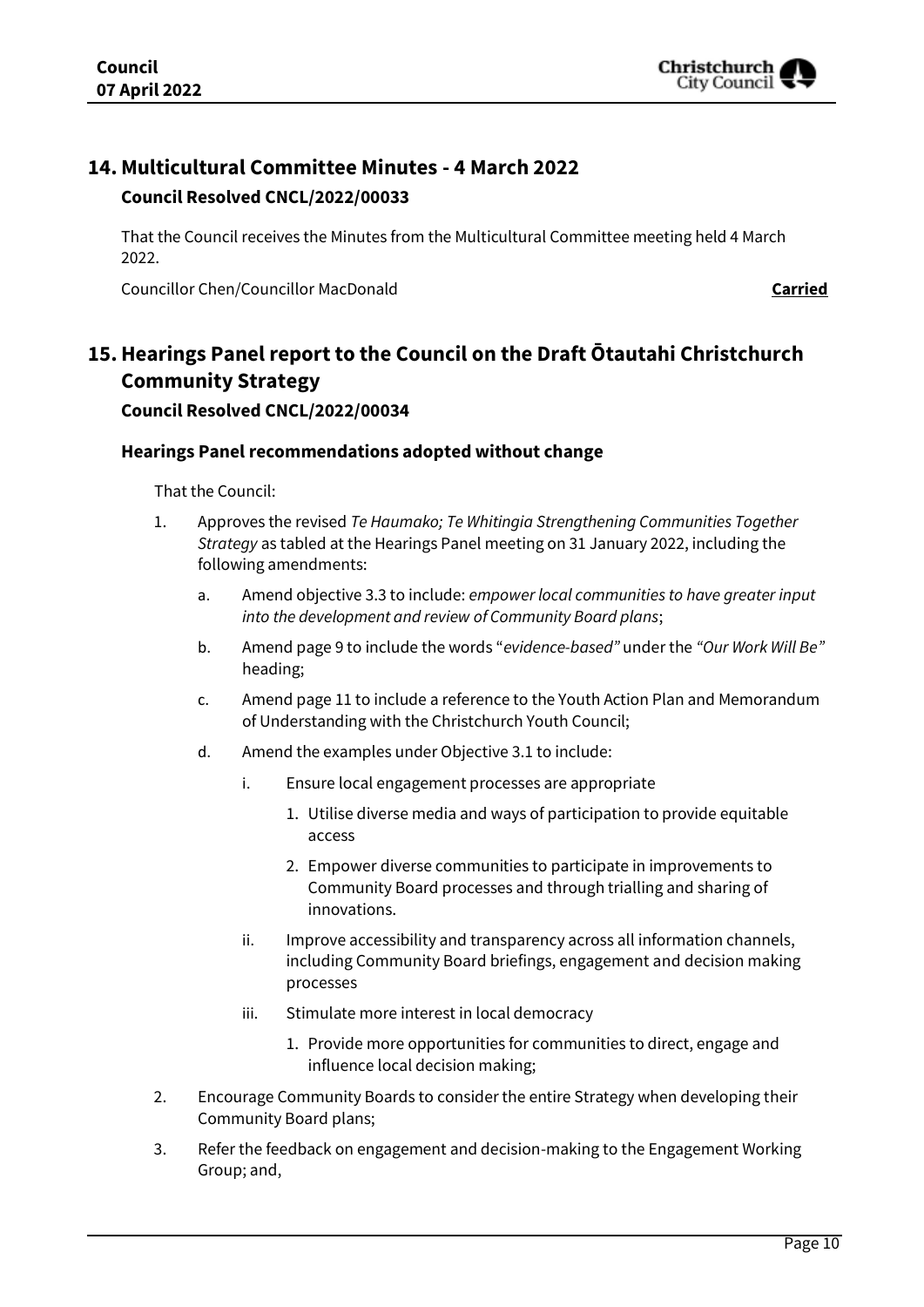4. Recommend that the Strategy Impacts Information is provided to Councillors for consideration during each draft Annual or Long Term Plan for each of the Council Strategies.

Councillor Galloway/Councillor Chen **Carried**

## **16. Review of the Psychoactive Products Retail Locations Policy Council Resolved CNCL/2022/00035**

#### **Officer recommendations adopted without change**

That the Council:

- $1.$ Resolve that the Psychoactive Products Retail Locations Policy remains fit-for-purpose.
- $2.$ Agree that the current Psychoactive Products Retail Locations Policy (see **Attachment A**) be retained without amendments.
- $\overline{3}$ . Note that the Psychoactive Products Retail Locations Policy must be reviewed within five years to meet the legislative requirements of the Psychoactive Substances Act 2013 (i.e. by 2027).

Councillor MacDonald/Councillor Scandrett **Carried**

#### **3.2 Deputations by Appointment Ngā Huinga Whakaritenga CONTINUED**

#### **3.2.4 Central City Business Association**

Annabel Turley and Nicky Carter representing the Central City Business Association presented a deputation and gave a presentation to the Council on item 25. Covid Business Recovery Update.

#### **Attachments**

A Council 7 April 2022 - Deputation Item 3.2.4 CCBA COVID Recovery Support [⇨](../../../RedirectToInvalidFileName.aspx?FileName=CNCL_20220407_MAT_7422.PDF#PAGE=74)

#### **3.2.5 Hospitality NZ - Canterbury**

Peter Morrison representing Hospitality NZ - Canterbury presented a deputation to the Council on item 25. Covid Business Recovery Update.

### **25. Covid Business Recovery Update**

External collaboration partners ChristchurchNZ, the Central City Business Association and Hospitality NZ - Canterbury were in attendance for consideration of this item.

The Council decision added to resolution 8. including approaching ChristchurchNZ for financial contribution towards implementation of initiatives. The decision did not include staff recommendation 10.

#### **Staff Recommendations**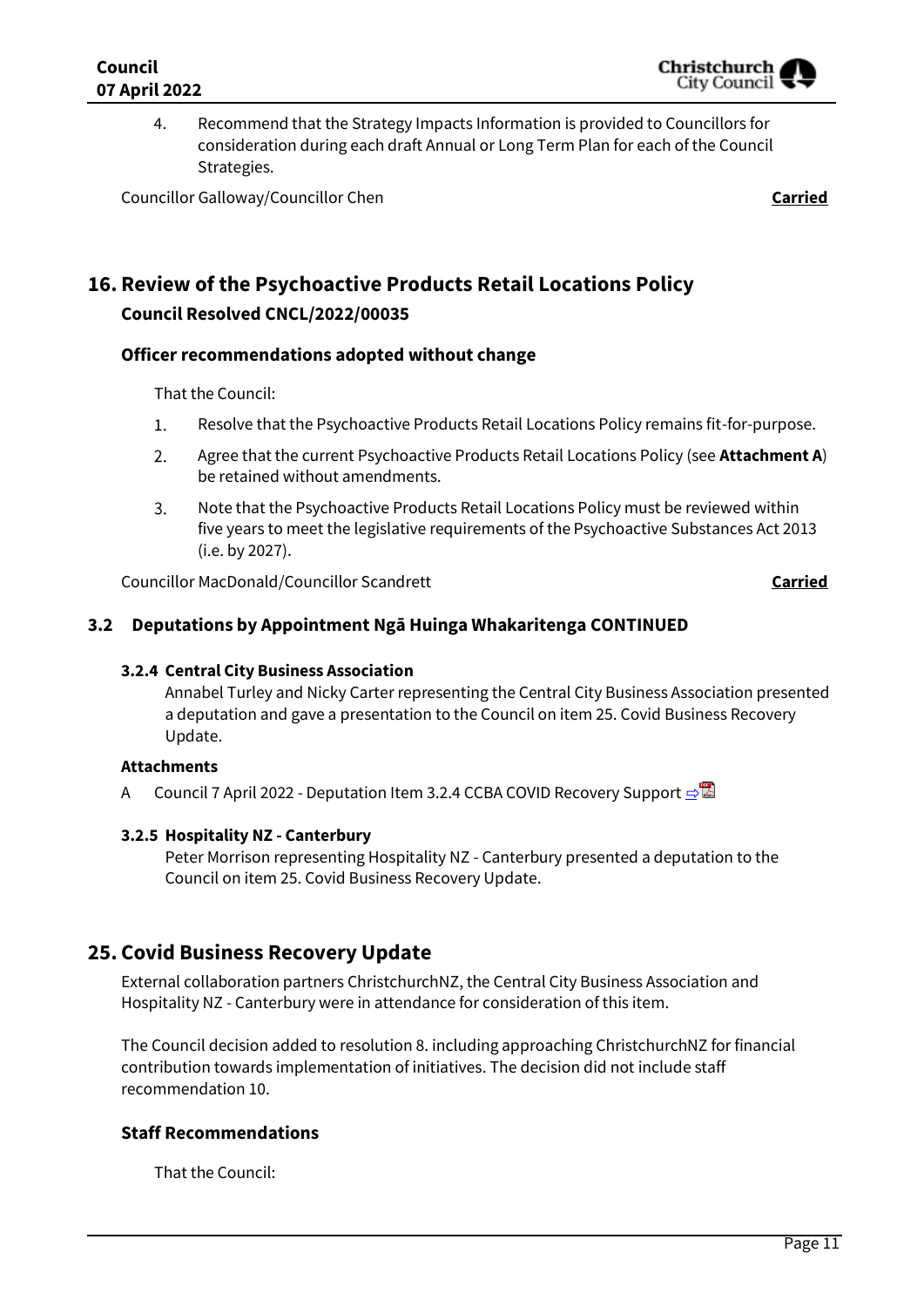#### **Council 07 April 2022**

- 1. Acknowledge that the Covid-19 response has placed pressures on many individuals, families, organisations and businesses;
- 2. Note that one business sector that has been under significant stress is the retail hospitality sector;
- 3. Note that this sector contributes to the vitality and vibrancy of Christchurch;
- 4. Notes that a collaborative group including, but not limited to, the Canterbury Employers' Chamber of Commerce, Central City Business Association, ChristchurchNZ, Property Council and Christchurch City Council is working to identify actions that can help businesses survive and improve City vibrancy;
- 5. Notes that the group is working on ideas to reduce costs and provide immediate relief to those business most impacted by the COVID 19 environment including waiving alcohol licensing fees for on-licences (including cafes and restaurants), outdoor dining licences, and annual food registration for retail food business.
- 6. Notes that the group is also working ideas to attract workers back to the office and encouraging citizens to eat, play and shop locally across Christchurch including transport support for business and community led initiatives, and promotions;
- 7. Authorises the use of up to \$1.55 million for the purposes of funding the initiatives in Resolution 5 and 6;
- 8. Authorises the Chief Executive (or her delegate) to determine the best mechanisms to fund and implement these initiatives, and to commence implementation;
- 9. Directs the Chief Executive (or her delegate) to report back on the funding and progress at the Finance and Performance Committee of the Whole meeting of 28 April 2022;
- 10. Requires the Chief Executive (or her delegate) to consider other aims of council, including but not limited to alcohol harm reduction, when implementing these decisions;
- 11. Notes that the Council is also working to support its tenants who are facing COVID 19 pandemic and response related hardship.

#### **Council Resolved CNCL/2022/00036**

- 1. Acknowledge that the Covid-19 response has placed pressures on many individuals, families, organisations and businesses;
- 2. Note that one business sector that has been under significant stress is the retail hospitality sector;
- 3. Note that this sector contributes to the vitality and vibrancy of Christchurch;
- 4. Notes that a collaborative group including, but not limited to, the Canterbury Employers' Chamber of Commerce, Central City Business Association, ChristchurchNZ, Property Council and Christchurch City Council is working to identify actions that can help businesses survive and improve City vibrancy;
- 5. Notes that the group is working on ideas to reduce costs and provide immediate relief to those business most impacted by the COVID 19 environment including waiving alcohol licensing fees for on-licences (including cafes and restaurants), outdoor dining licences, and annual food registration for retail food business.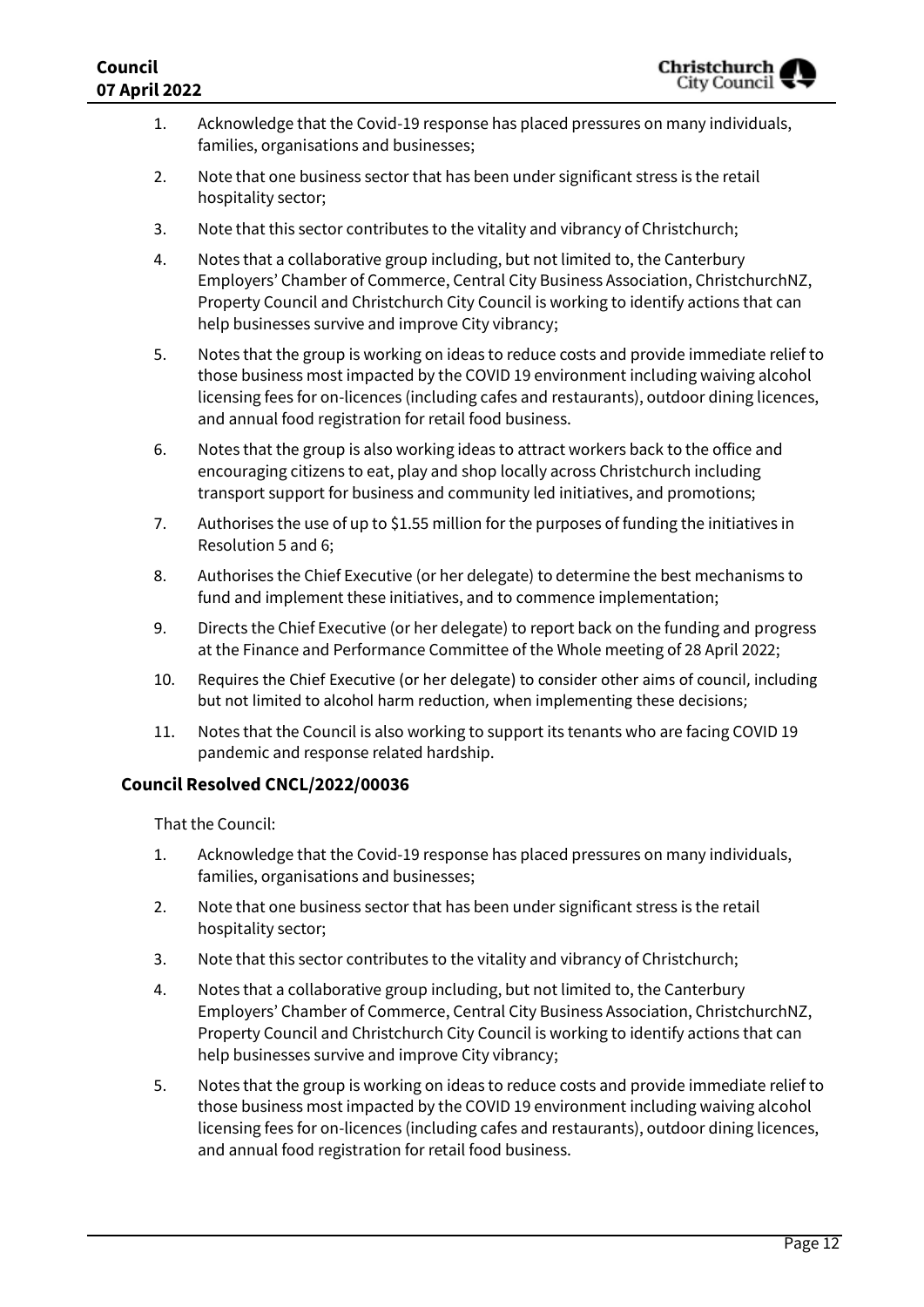- 6. Notes that the group is also working ideas to attract workers back to the office and encouraging citizens to eat, play and shop locally across Christchurch including transport support for business and community led initiatives, and promotions;
- 7. Authorises the use of up to \$1.55 million for the purposes of funding the initiatives in Resolution 5 and 6;
- 8. Authorises the Chief Executive (or her delegate) to determine the best mechanisms to fund and implement these initiatives, including approaching ChristchurchNZ for financial contribution, and to commence implementation;
- 9. Directs the Chief Executive (or her delegate) to report back on the funding and progress at the Finance and Performance Committee of the Whole meeting of 28 April 2022;
- 10. Notes that the Council is also working to support its tenants who are facing COVID 19 pandemic and response related hardship.

Councillor Templeton/Councillor Davidson **Carried**

Councillor Gough declared an interest in this item took no part in the discussion or voting on the matter.

The meeting adjourned at 1.03pm and resumed at 2pm.

Councillors Galloway and Keown were not present at that time and returned to the meeting at 2.01pm during consideration of item 26. Councillor Mauger was not present at this time and returned to the meeting a 2.02pm during consideration of item 26.

## **26.OARC Co-governance Establishment Committee**

The Hon Chris Finlayson and Te Marie Tau joined Council staff for presentation and consideration of this item.

The Council decision added detail to resolution 5. that the Co-Chairs will identify and recommend to Council three other members to be appointed to the Committee.

#### **Council Resolved CNCL/2022/00037**

That the Council:

- $1.$ Appoints the Ōtākaro Avon River Corridor Co-governance Establishment Committee as a Committee of Council.
- 2. Adopts the Terms of Reference for the Ōtākaro Avon River Corridor Co-governance Establishment Committee.
- 3. Appoints Lianne Dalziel as a Chair of the Committee.
- 4. Invites Te Rūnanga o Ngāi Tūāhuriri to identify four members including a Co-Chair for the Committee.
- 5. Requests that the Chairs identify and recommend to Council three other members to be appointed to the Committee.

Mayor/Councillor Davidson **Carried**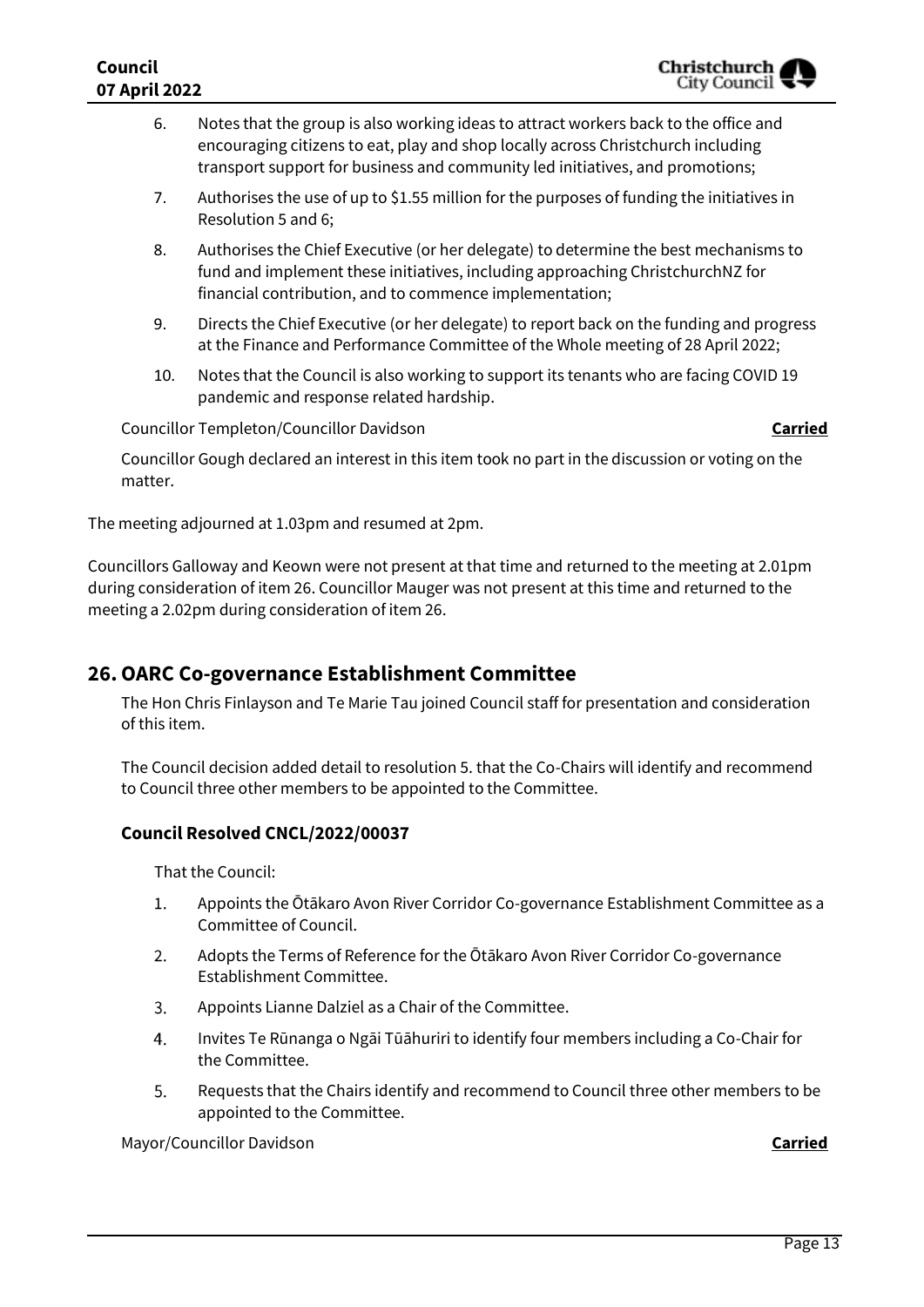

## **20.Heritage Incentive Grant Fund Application**

**Council Resolved CNCL/2022/00038**

#### **Officer recommendations adopted without change**

That the Council:

- 1. Approve a grant of up to \$26,288 (50% of eligible works) for conservation of the West Rose Window at St Michael and All Angels Church, 243 Durham Street South, Christchurch.
- $2.$ Note that payment of the St Michael's Church grant is subject to the applicant entering a 10 year limited conservation covenant with the signed covenant having the Council seal affixed prior to registration against the property title.
- $\overline{3}$ . Note that the Anglican Parish of Christchurch - St Michael and All Angels, are able to apply for a further Heritage Incentive grant to support conservation works to the other significant stained glass windows of the Church.

Mayor/Councillor Davidson **Carried**

Councillor MacDonald left the meeting at 3.17pm and returned at 3.22pm during debate on item 17.

### **17. Coastal Hazards Adaptation Framework and Coastal Panel**

Council staff gave a presentation on the Coastal Hazards Adaptation Framework.

The Council decision approved the Framework with the additions agreed in resolutions 1.a and 1.b that the education focus is intergenerational, and that where retreat is used as an example it is referenced as managed retreat.

#### **Council Resolved CNCL/2022/00039**

That the Council:

- 1. Approves the final Coastal Adaptation Framework which sets out the guiding principles and the engagement and decision-making process for the Council's adaptation planning process, with the additions agreed:
	- a. education focus is intergenerational
	- b. where retreat is used as an example that it is referenced as managed retreat
- $2.$ Resolves to appoint the Lyttelton Harbour / Whakaraupō Coastal Panel named in Appendix C: Coastal Panel for Whakaraupō.
- $\overline{3}$ . Agrees that the names of the Coastal Panel members are released after they have been advised of the Council decision.

Councillor Davidson/Councillor Templeton **Carried Attachments**

A Council 7 April 2022 - Staff Presentation Item 17 Coastal Hazards Framework **[⇨](../../../RedirectToInvalidFileName.aspx?FileName=CNCL_20220407_MAT_7422.PDF#PAGE=83)</u>**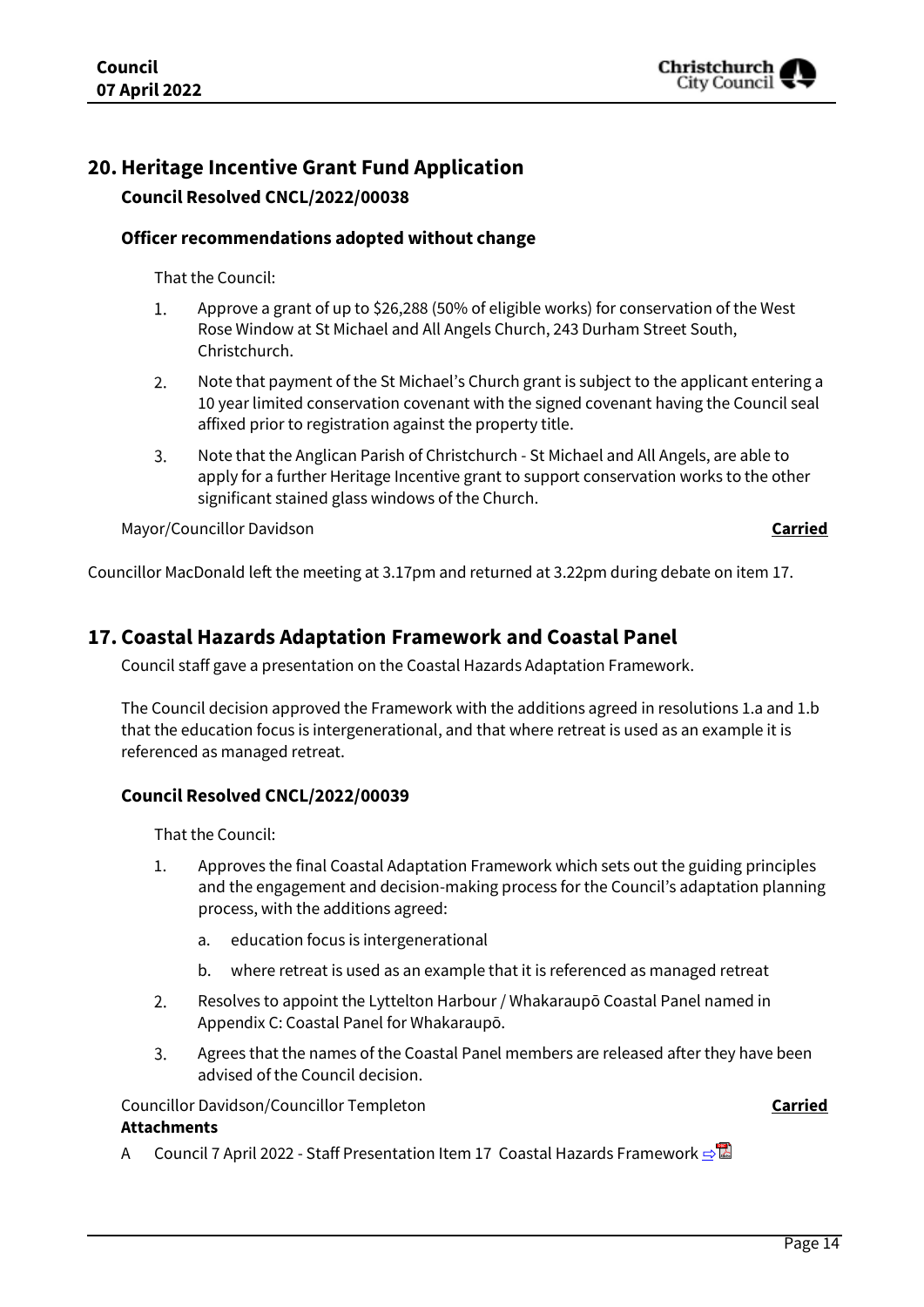

## **18. Glass recycling**

George Fietje from George Fietje Consulting Limited was in attendance for consideration of this item.

The Council decision removed reference to 2024 from resolution 1, and added a resolution requesting staff to provide advice on options for provision of separated glass drop-off/collection for the public and existing and other possible locations.

### **Staff Recommendations**

That the Council:

- 1. Agree not to proceed with a separate glass collection for Christchurch district until better information is available regarding implementation of the proposed Container Return Scheme (CRS) and for the standardisation of kerbside collections, noting this is expected to be in 2024;
- $2.$ Note that a Section 17A Review of Resource Recovery contracts is underway, which will identify the financial and associated environmental implications of any change to collection and processing of waste and recyclables by the Council;
- 3. Note that staff are preparing a draft submission for the 5 May 2022 Council meeting on the Ministry for the Environment's Transforming Recycling discussion document, which proposes improvements to household kerbside recycling, including an option for separate glass collection;
- 4. Endorse the ongoing work by staff with the Ministry for the Environment to enhance local recycling infrastructure capacity.
- Note the public excluded attachments to this report can be released upon agreement 5. from the third party.

#### **Council Resolved CNCL/2022/00040**

- $1.$ Agree not to proceed with a separate glass collection for Christchurch district until better information is available regarding implementation of the proposed Container Return Scheme (CRS) and for the standardisation of kerbside collections;
- $2.$ Note that a Section 17A Review of Resource Recovery contracts is underway, which will identify the financial and associated environmental implications of any change to collection and processing of waste and recyclables by the Council;
- $\overline{3}$ . Note that staff are preparing a draft submission for the 5 May 2022 Council meeting on the Ministry for the Environment's Transforming Recycling discussion document, which proposes improvements to household kerbside recycling, including an option for separate glass collection;
- 4. Endorse the ongoing work by staff with the Ministry for the Environment to enhance local recycling infrastructure capacity.
- 5. Note the public excluded attachments to this report can be released upon agreement from the third party.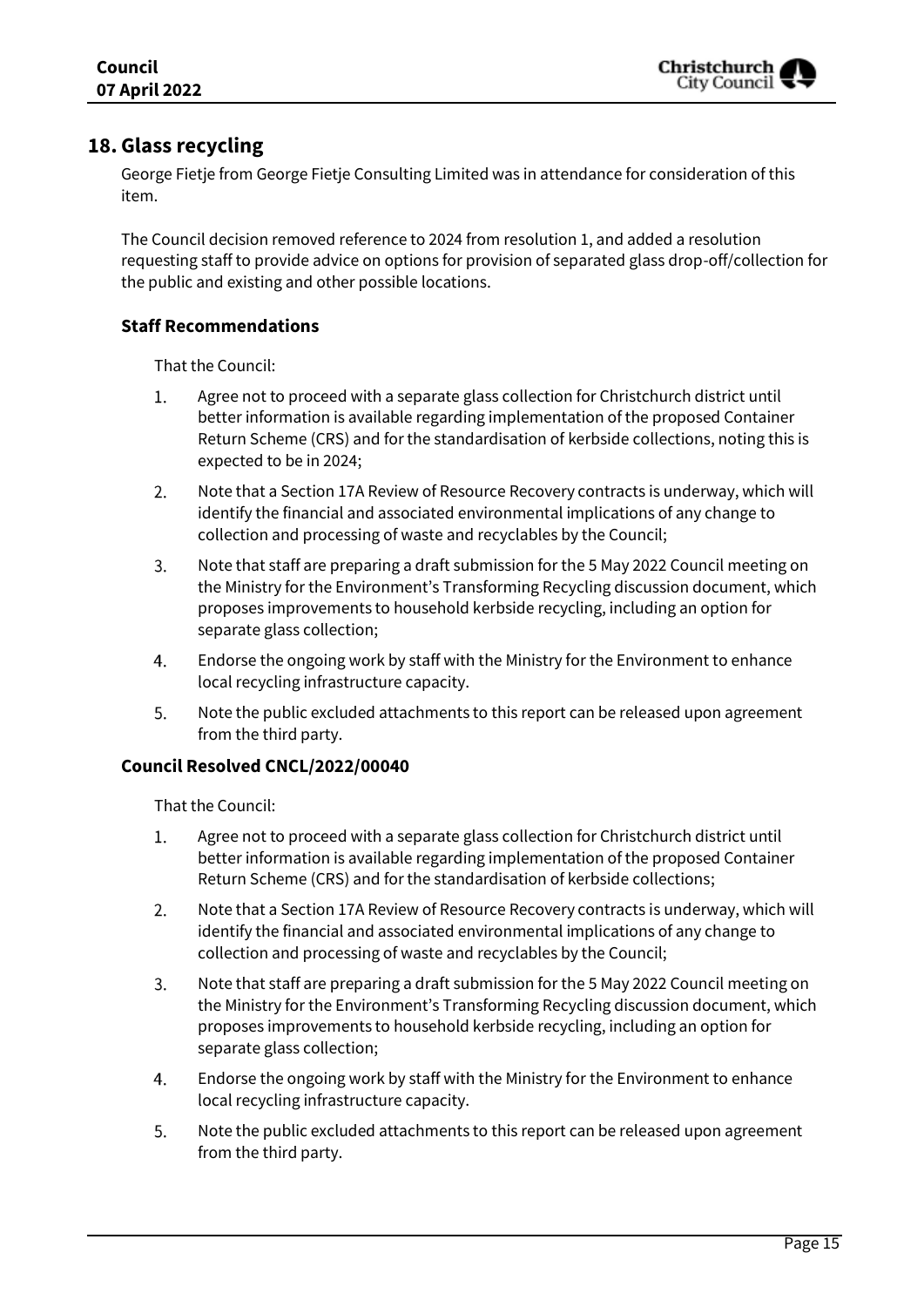### **Council 07 April 2022**

6. Request staff to provide advice on options to provide separated glass dropoff/collection points for the public at our existing ECODrop transfer stations and recycling centres or other possible locations.

Councillor Templeton/Councillor Davidson **Carried**

Councillor Johanson requested this his vote against resolution 1 be recorded.

Councillors Keown and Mauger requested that their vote against the resolutions be recorded.

The meeting adjourned at 4.24pm and resumed at 4.30pm.

Councillors Johanson, Macdonald and Mauger left the meeting at 4.24pm.

## **19. Final CEO Report on External Advisory Group Report Council Resolved CNCL/2022/00041**

#### **Officer recommendations adopted without change**

That the Council:

- 1. Receive the information in the CEO's Final Report on the External Advisory Group Report; and
- 2. Note that the small number of remaining accepted actions will be incorporated into business as usual operations and that this will be the final formal report on the External Advisory Group's recommendations; and
- 3. Note that consideration will be given to releasing the withheld extract of the report (Attachment C) once the relevant negotiations have been completed.

Deputy Mayor/Councillor Cotter **Carried**

### **24. Mayor's Monthly Report - March 2022**

The Council decision clarified that the amended meeting schedule in resolution 3. Related to Committee of the Whole and Council meetings only.

#### **Council Resolved CNCL/2022/00042**

- $1.$ Receive the information in the Mayor's Report (attachment A).
- $2.$ Endorses Unity Week (dates 15 - 21 March) as an official annual week on the Council calendar, receiving support from staff as appropriate, as part of the Council's broader package of support and recognition to the bereaved families and injured survivors of 15 March 2019, and in addition seeks to make this a national Unity Week.
- $\overline{3}$ . Adopts the amended schedule of meetings (Attachment B and C) as it relates to Committee of the Whole and Council meetings only, amending the schedule adopted on 11 November 2021 [CNCL/2021/00176], and delegates to the Hearings and Council Support Manager and/or the Team Leader Hearings and Committee Support, as the case may be, the ability to make any changes to the schedule as necessary to meet circumstances as required.